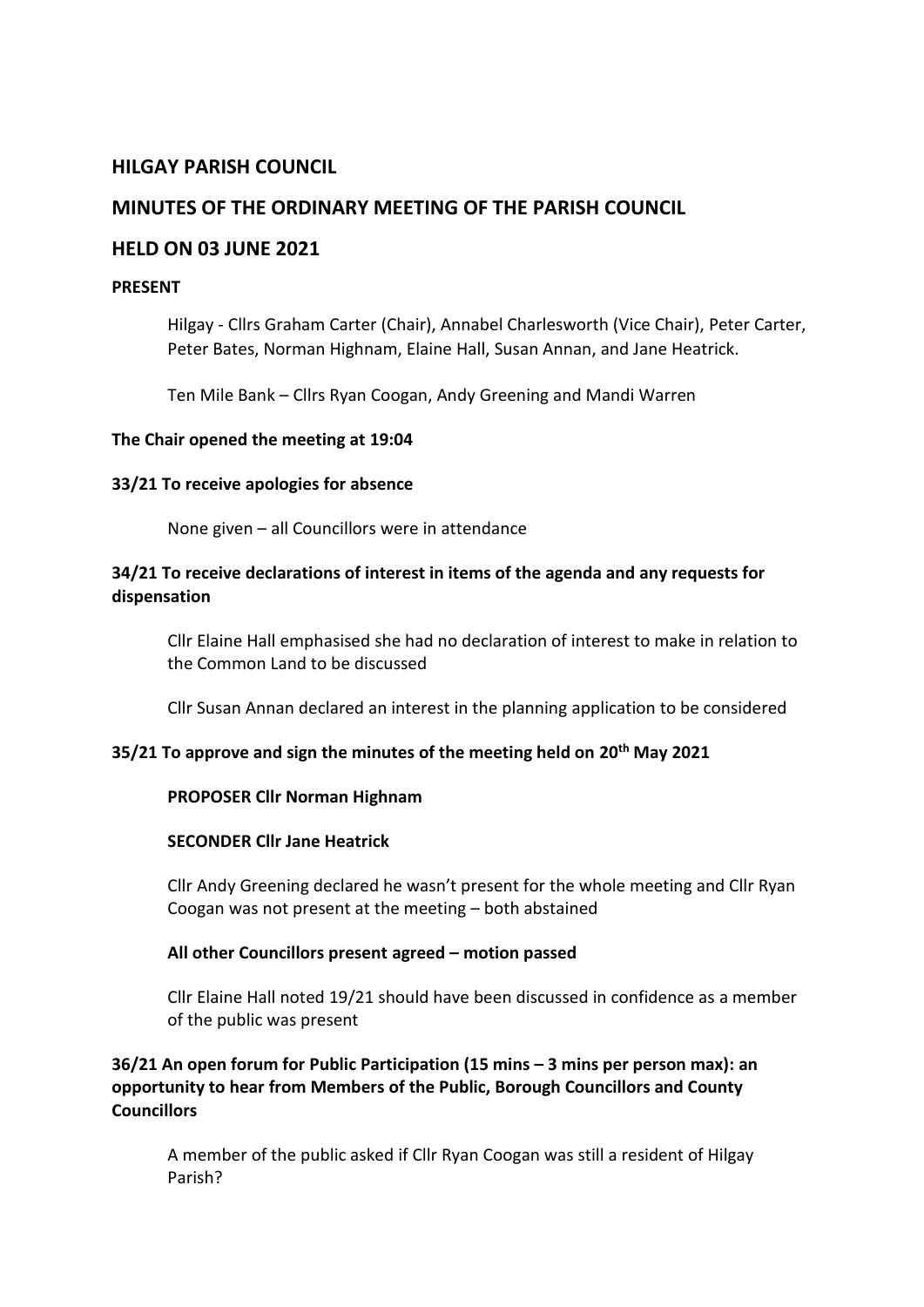Cllr Ryan Coogan confirmed he still qualifies to sit as a Parish Councillor

# **37/21 Maintenance Officers Report**

- Hilgay play park need repairs
- TMB youth shelter ARDVARK have yet to commence the repairs

# **38/21 Chairs report on progress of items not on the agenda carried forward from the last meeting**

- Cllr Graham Carter confirmed the cess pit has now been emptied to enable the pump to be assessed for repair
- Hilgay War Memorial has now been removed for refurbishment and repair
- Encroachment of Watermans Lane drawings are in progress
- River registered as a swimming river Cllr Norman Highnam is working on this and will update the Council in due course – and acknowledged it was good to see lots of parishioners enjoying time at the river today

# **39/21 Clerks report and correspondence**

- An accident had been reported on the playing field at Hilgay during a football game. The Clerk has confirmed the Parish Council had no knowledge of any football game being played and therefore could not be held responsible.
- An abandoned caravan has been reported along Ten Mile Bank the clerk is establishing whose responsibility it is to remove it
- Internet Banking is now up and running
- Confirmation has been received that Colin Wills cannot stand as Parish Councillor, due to a conflict of interest as he is employed by the Parish Council as the Parish Maintenance Officer.
- Communication has been taking place with Highways regarding the desperate need for the public footpaths to be cut as they are becoming impassable in places.
- **An application has been received from a parish resident to be co-opted onto Hilgay Parish Council**

**PROPOSER Cllr Ryan Coogan**

**SECONDER Cllr Norman Highnam**

**All present agreed to co-opt** 

### 4**0/21 To review and adopt Standing Orders, Policies and Asset Register**

Cllr Andy Greening suggested the streetlights are numbered for easy reference

Cllr Susan Annan suggested the asset list is transferred to a spread sheet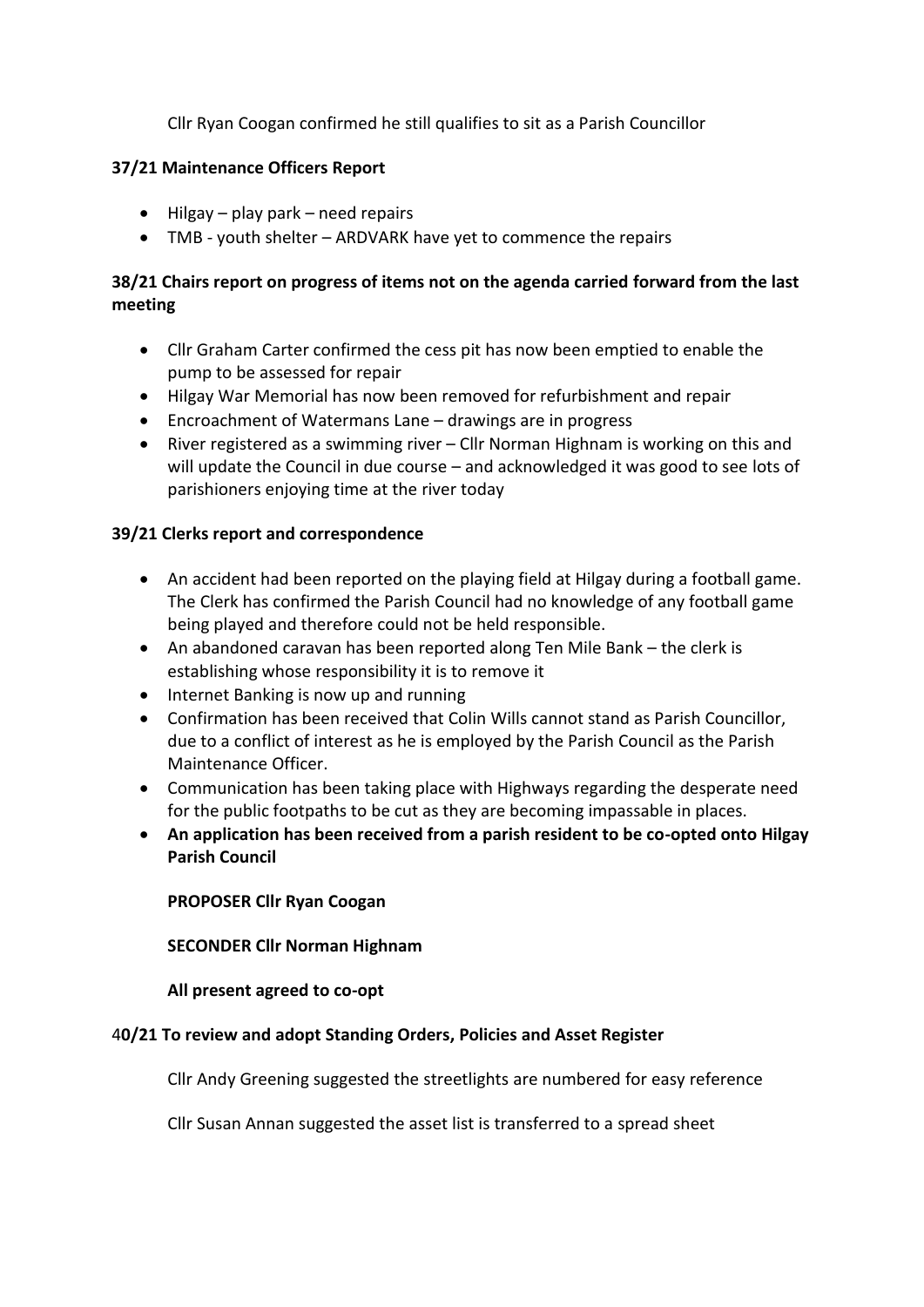Cllr Andy Greening will link the photos provided by a previous Councillor to the asset list for reference

## **PROPOSER Cllr Elaine Hall**

### **SECONDER Cllr Norman Highnam**

# All present were in favour of adopting the Standing Orders and asset list – motion **approved**

## **41/21 Updates from Working Parties**

FOOTPATHS – Cllr Susan Annan – a number of footpaths in Hilgay need to be urgently cut

ALLOTMENT PLOTS - Cllr Elaine Hall referred to 2 complaints regarding the pathway being long and overgrown – and asked if this was something Colin Wills could do?

## **ACTION Cllr Elaine Hall will ask Colin Wills to strim the pathways as needed**

Cllr Elaine Hall highlighted plots numbers17 and 18 are getting rather messy.

# **ACTION Clerk to contact the tenant to ask if he still wants them both as there are now 4 people waiting for allotments**

No other updates were given

# **42/21 Planning Applications (a) To receive results on applications**

None received

### **(b) To discuss any applications received**

• Demolition of existing dwelling and replacement for four new detached dwellings. at 25 Foresters Avenue Hilgay Downham Market Norfolk PE38 0JU comments on this application, please no later than 24 June 2021.

Cllr Peter Carter expressed concern about traffic and access / parking in the area

# **PROPOSAL – Parish Council to object as above on the basis of environmental impact on the residents and the amount of properties to be built**

### **PROPOSER Cllr Peter Carter**

### **SECONDER Cllr Andy Greening**

3 in favour, 2 abstained, 2 against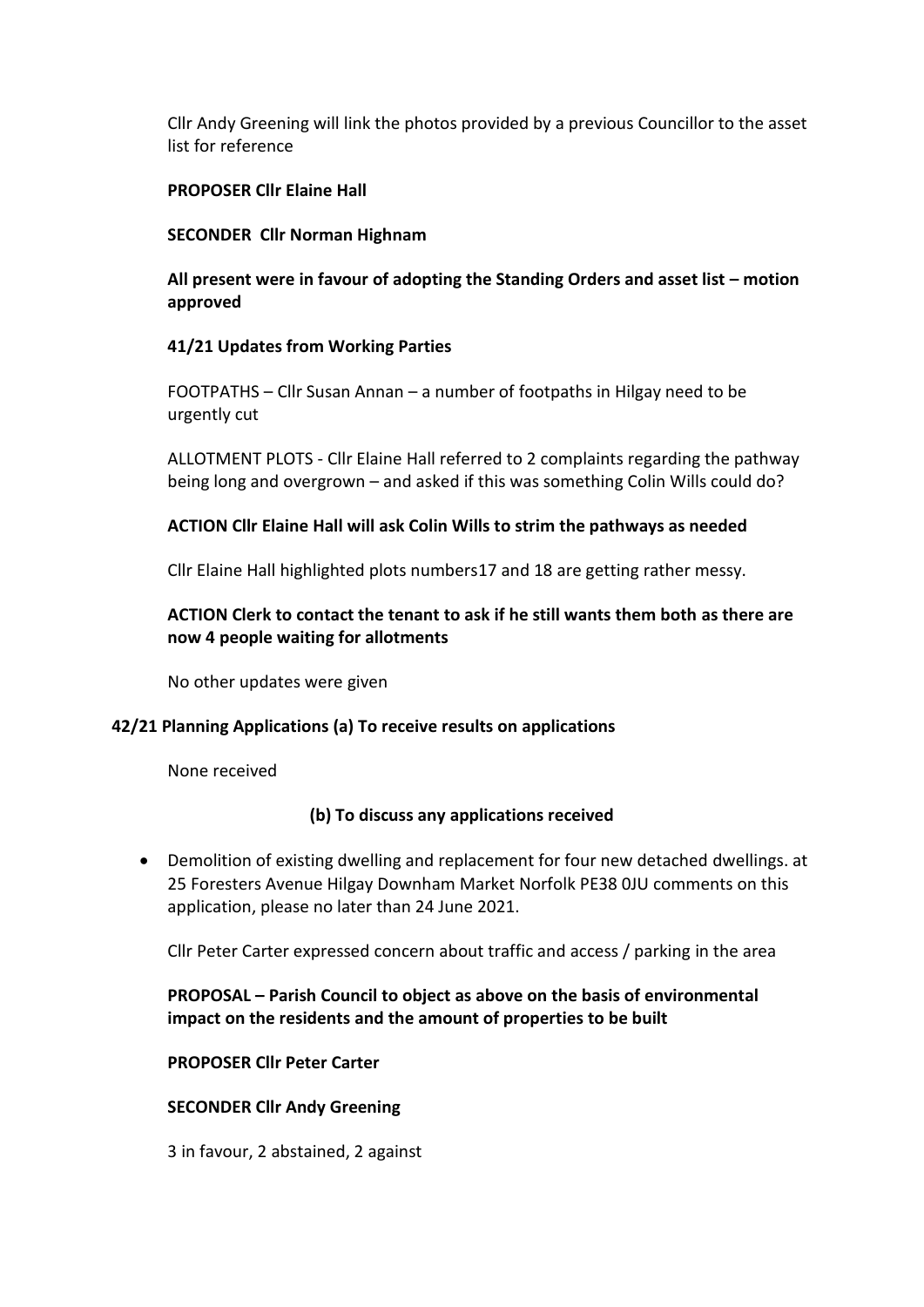Subsequent Proposal was made by Cllr Norman Highnam to establish if the developer intends to commit to building with intent, as a number of properties given consent have never been built

5 in favour, 3 against

#### **Motion passed**

• REMOVAL OF CONDITION 5 of a Planning Permission 2/90/1753/O: to remove agricultural restriction. at Autumn Cottage Modney Hall Road Hilgay Norfolk PE38 0HN comments on this application no later than 16 June 2021.

Cllr Ryan Coogan is not in favour of restrictions being lifted

Cllr Norman Highnam – advised this has failed to sell for a number of years through auction – and would like to see it on the open market

### **PROPOSAL to comment that it needs to be put on open market and Rightmove etc**

### **PROPOSER Cllr Ryan Coogan**

#### **SECONDER Cllr Andy Greening**

**All present agreed – motion passed**

#### **43/21 Finance - to approve payments for May 2021**

| <b>DATE</b> | <b>NAME</b>   | <b>REASON</b>      | <b>AMOUNT</b>        |
|-------------|---------------|--------------------|----------------------|
| 04-06-21    | Colin Wills   | Salary $-$ inc     | £465.12              |
|             |               | expenses and       |                      |
|             |               | mileage            |                      |
| 04-06-21    | Di Farrow     | Salary             | £305.02              |
| 04-06-21    | Lawn Boy      | Nylon              | £31.00               |
| 04-06-21    | e-on          | electricity        | £131.37 DD           |
| 04-06-21    | Chris Dawe    | Fuel for mower     | £38.78               |
|             |               |                    |                      |
|             |               | <b>TOTAL</b>       | £971.29              |
|             |               |                    |                      |
|             |               |                    |                      |
| 09-07-21    | ICO           | Data Protection    | £40.00 pa (reduced   |
|             | Information   | annual renewal fee | to £35.00 if paid by |
|             | Commissioners |                    | DD)                  |
|             | Office        |                    |                      |

#### **PROPOSER – Cllr Andy Greening**

**SECONDER - Cllr Jane Heatrick**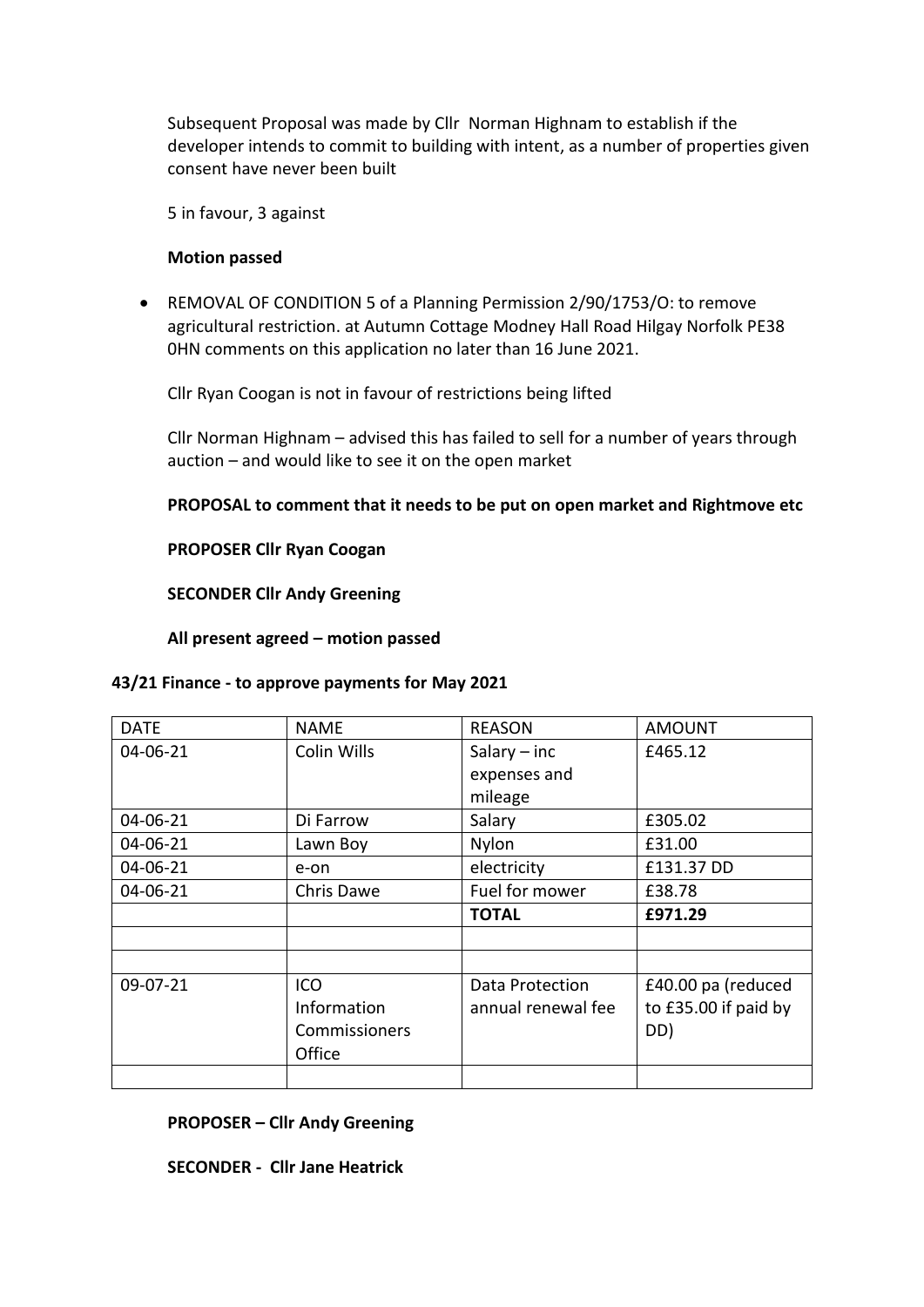### **All in favour – motion passed**

### **44/21 To discuss any Highway's issues and agree actions to resolve**

Cllr Ryan Coogan – highlighted signs have appeared around Ten Mile Bank warning public not to go down farm tracks stating there is no public access. Cllr Ryan Coogan asked for clarification and suggested we obtain a definitive list from Highways identifying all public access roads in Hilgay.

Cllr Annabel Charlesworth advised this will be on footpath and bridle path map

Cllr Graham Carter advised any ancient droves need to be registered within the next 5 years to ensure they are not lost.

Cllr Elaine Hall advised there are no public footpaths in TMB but definitive maps were drawn up in 2016

Cllr Jane Heatrick – Westend signage needs to be reviewed and ask Highways to erect a sign stating there is no access to Baytree Garden Centre as sat navs still direct people that way

Cllr Norman Highnam advised there are a number of significant pot holes that need repair in Church Road Hilgay

#### **ACTION Clerk to speak to Highways**

## **45/21 To discuss and agree any action to be taken in regard the piece of common land on the Woodhall Estate by the Parish Council (Cllr Graham Carter)**

Cllr Graham Carter confirmed a wealth of paperwork is on display at this evenings meeting for public viewing. This issue has been ongoing for over 40 years.

The piece of land in question has always been used by parishioners since the Pumphouse was built in circa 1840

The Parish Council has a letter from Land registry saying the line may have been drawn in wrong place as it has been registered to the Woodhall Estate in error

The question is, do the Parish Council want to get the ownership reversed to make sure it stays as a green field under the Parish Council

The Parish Council did write a letter to the previous owners solicitors asking them not to include it in the sale and hope this information has been passed on to the new owners